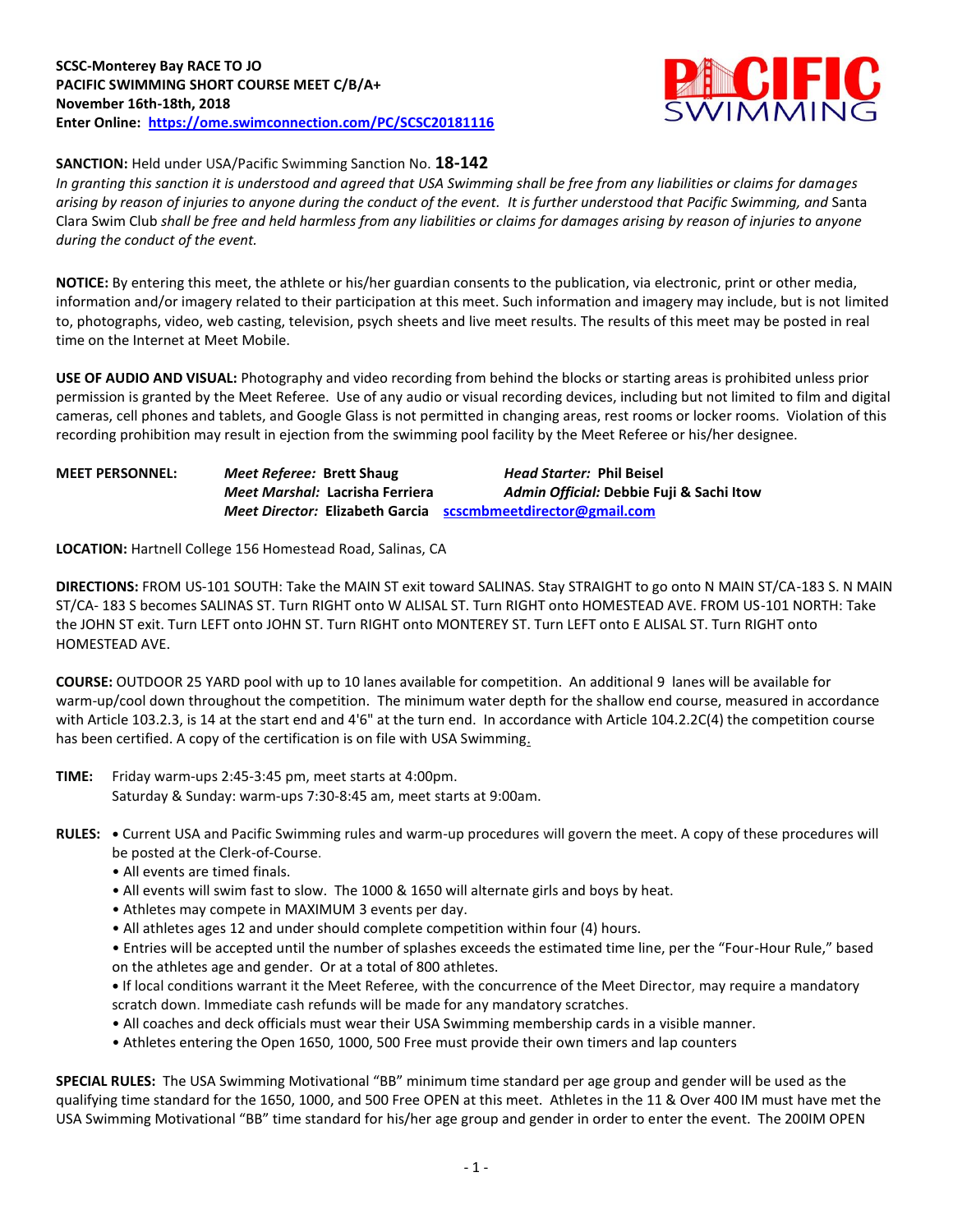does not have any time standard requirements. Use the following link to find the time standards **<http://www.pacswim.org/swim-meet-times/standards>**

**UNACCOMPANIED ATHLETES:** Any USA-S athlete-member competing at the meet must be accompanied by a USA Swimming member-coach for the purposes of athlete supervision during warm-up, competition and warm-down. If a coach-member of the athlete's USA-S Club does not attend the meet to serve in said supervisory capacity, it is the responsibility of the athlete or the athlete's legal guardian to arrange for supervision by a USA-S member-coach. The Meet Director or Meet Referee may assist the athlete in making arrangements for such supervision; however, it is recommended that such arrangements be made in advance of the meet by the athlete's USA-S Club Member-Coach.

**RACING STARTS:** Athletes must be certified by a USA-S member-coach as being proficient in performing a racing start, or must start the race in the water. It is the responsibility of the athlete or the athlete's legal guardian to ensure compliance with this requirement.

**RESTRICTIONS:** • Smoking and the use of other tobacco products is prohibited on the pool deck, in the locker rooms, in spectator

- seating, on standing areas and in all areas used by athletes, during the meet and during warm-up periods.
- Sale and use of alcoholic beverages is prohibited in all areas of the meet venue.
- No glass containers are allowed in the meet venue.
- No propane heater is permitted except for snack bar/meet operations.
- All shelters must be properly secured.
- Changing into or out of swimsuits other than in locker rooms or other designated areas is prohibited.

• Destructive devices, to include but not limited to, explosive devices and equipment, firearms (open or concealed), blades, knives, mace, stun guns and blunt objects are strictly prohibited in the swimming facility and its surrounding areas. If observed, the Meet Referee or his/her designee may ask that these devices be stored safely away from the public or removed from the facility. Noncompliance may result in the reporting to law enforcement authorities and ejection from the facility. Law enforcement officers (LEO) are exempt per applicable laws.

 Operation of a drone, or any other flying apparatus, is prohibited over the venue (pools, athlete/coach areas, spectator areas and open ceiling locker rooms) any time athletes, coaches, officials and/or spectators are present.

• No tents other than for Coaches & Officials on deck, nor animals other than service dogs.

**ELIGIBILITY:** • Athletes must be current members of USA-S and enter their name and registration number on the meet entry card as they are shown on their Registration Card. If this is not done, it may be difficult to match the athlete with the registration and times database. The meet host will check all athlete registrations against the SWIMS database and if not found to be registered, the Meet Director shall accept the registration at the meet (a \$10 surcharge will be added to the regular registration fee). Duplicate registrations will be refunded by mail.

• Athletes in the "A" Division must have met at least USA Swimming Motivational "A" minimum time standard. Athletes in the "B" Division must have met at least the listed "B" minimum time standard. All entry times slower than the listed "B" time standard will be in the "C" Division.

- Entries with "NO TIME" will be ACCEPTED. Exception 400IM, 500, 1000 &1650 FR (See Special Rules).
- Entry times submitted for this meet may be checked against a computer database and may be changed in accordance with Pacific Swimming Entry Time Verification Procedures.
- Disabled athletes are welcome to attend this meet and should contact the Meet Director or Meet Referee regarding any special accommodations on entry times and seeding per Pacific Swimming policy.
- Athletes 19 years of age and over may compete in the meet for time only, no awards. Such athletes must have met standards for the 17-18 age group if swimming the 1650, 1000,500 Free or 400 IM.
- The athlete's age will be the age of the athlete on the first day of the meet.

**ENTRY FEES:** \$4.00 per event plus an \$8.00 participation fee per athlete. Entries will be rejected if payment is not sent at time of request. No refunds will be made, except mandatory scratch downs.

**ENTRY PRIORITY:** Athletes from Zone 1 South clubs entering online must do so by 11:59 PM, Sunday, October 7th in order to receive priority acceptance to the meet. Surface mail entries must be postmarked by Friday October 5th in order to receive priority acceptance to the meet. No athletes other than those from Zone 1 South may enter the meet until the preference period has concluded.

**ONLINE ENTRIES:** To enter online go to **<https://ome.swimconnection.com/PC/SCSC20181116>** to receive an immediate entry confirmation. This method requires payment by credit card. Swim Connection, LLC charges a processing fee for this service, equal to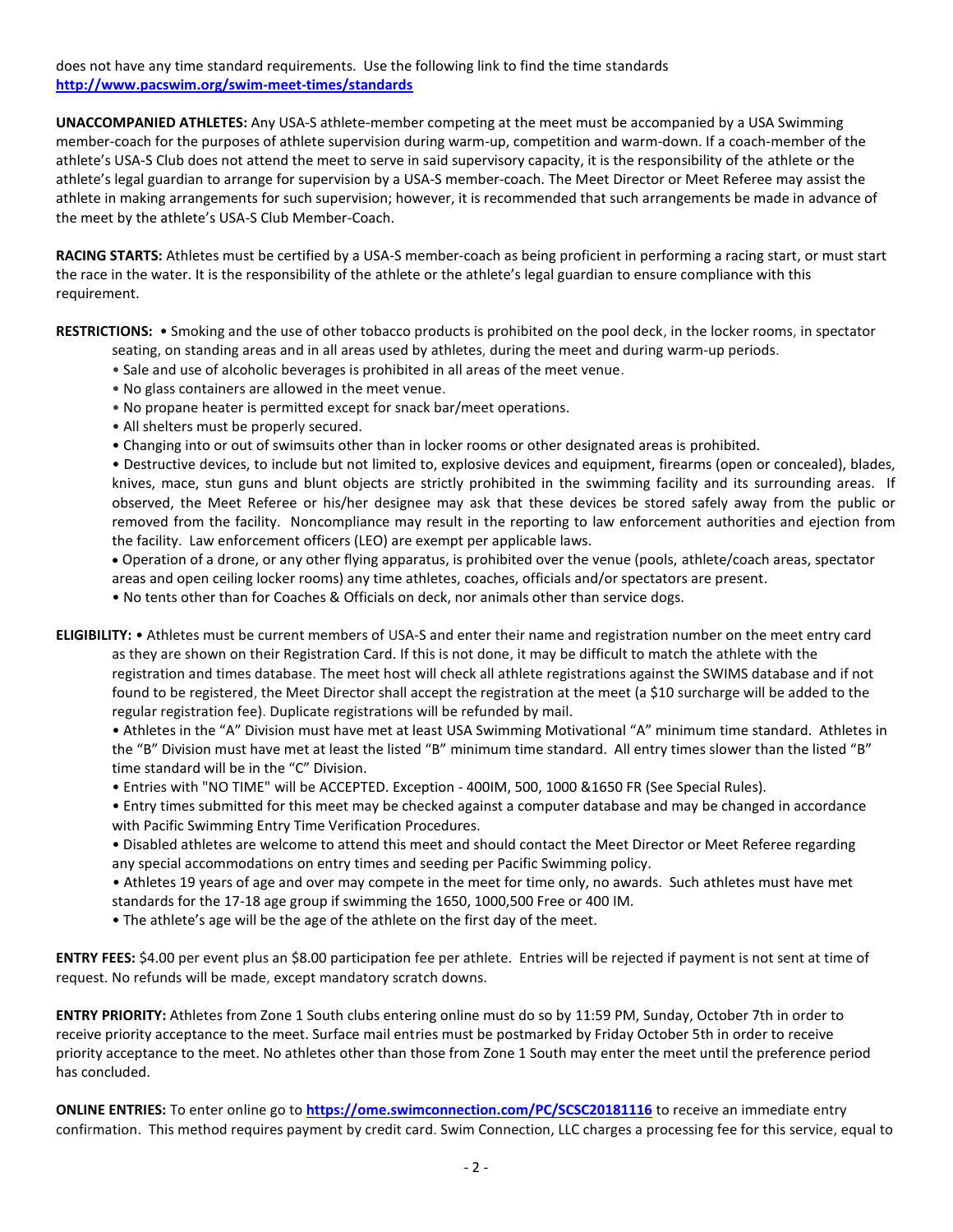\$1 per athlete plus 5% of the total Entry Fees. Please note that the processing fee is a separate fee from the Entry Fees. If you do not wish to pay the processing fee, enter the meet using a mail entry. Entering online is a convenience, is completely voluntary, and is in no way required or expected of an athlete by Pacific Swimming. Online entries will be accepted through Wednesday, November 7th, 2018 or *until the meet reaches capacity*.

**MAILED ENTRIES**: Entries must be on the attached consolidated entry form. Forms must be filled out completely and printed clearly with athlete's best time. Entries must be postmarked by midnight, Monday, November 5th, 2018 No late entries will be accepted. Requests for confirmation of receipt of entries should include a self-addressed envelope.

**Make check payable to**: **Santa Clara Swim Club Mail entries to**: Elizabeth Garcia 3028 Eddy St Marina, CA 93933

**CHECK-IN:** The meet will be deck seeded. Athletes must check-in at the Clerk-of-Course. No event shall be closed more than 30 minutes before the scheduled start of the session. Close of check-in for all individual events shall be no more than 60 minutes before the estimated time of the start of the first heat of the event. Athletes who do not check in will not be seeded and will not be allowed to compete in that event.

**SCRATCHES:** Any athletes not reporting for or competing in an individual timed final event that they have checked in for shall not be penalized.

**AWARDS:** Individual events: Ribbons will be awarded to the 1st – 8th place finishers, for each event designated as an age group event. (8&U, 9-10, 11-12, 13-14, 15-18). Awards will be available for pickup by the coaches, or a club representative, the day of the meet.

### **ADMISSION:** FREE. Program Available through Meet Mobile

**SNACK BAR & HOSPITALITY:** A snack bar will be available throughout the competition. Coaches and working deck officials will be provided lunch. Hospitality will serve refreshments to timers and volunteers.

**MISCELLANEOUS:** No overnight parking is allowed. Facilities will not be provided after meet hours. Parking on Campus is *FREE* Saturday & Sunday.

#### **EVENT SUMMARY**

| <b>FRIDAY</b>  |
|----------------|
| OPEN 200 IM    |
| OPEN 1650 FR** |

|               |               | <b>SATURDAY</b> |               | <b>SUNDAY</b>     |               |               |                 |  |  |
|---------------|---------------|-----------------|---------------|-------------------|---------------|---------------|-----------------|--|--|
| 8 & UN        | $9 - 10$      | 11-12           | 13&0          | <b>8 &amp; UN</b> | $9 - 10$      | $11 - 12$     | <b>13&amp;O</b> |  |  |
| <b>200 FR</b> | <b>200 FR</b> | <b>200 FR</b>   | <b>200 FR</b> | <b>100 FR</b>     | <b>100 FR</b> | 400 IM**      | 400 IM**        |  |  |
| <b>25 FL</b>  | <b>50 BK</b>  | <b>50 BK</b>    | <b>200 FL</b> | <b>25 BR</b>      | <b>100 FL</b> | <b>100 FR</b> | <b>100 FR</b>   |  |  |
| <b>50 BK</b>  | <b>50 FR</b>  | <b>200 FL</b>   | <b>50 FR</b>  | <b>100 FL</b>     | <b>50 BR</b>  | <b>100 FL</b> | <b>100 FL</b>   |  |  |
| <b>50 FR</b>  | <b>100 BR</b> | <b>50 FR</b>    | <b>100 BR</b> | <b>50 BR</b>      | <b>50 FL</b>  | <b>50 BR</b>  | <b>200 BR</b>   |  |  |
| <b>100 BR</b> | 100 IM        | <b>100 BR</b>   | <b>200 BK</b> | <b>25 FR</b>      | <b>100 BK</b> | <b>200 BR</b> | <b>100 BK</b>   |  |  |
| <b>25 BK</b>  | 500 FR**      | <b>200 BK</b>   | 500 FR**      | <b>50 FL</b>      | 1000 FR**     | <b>50 FL</b>  | 1000 FR**       |  |  |
| 100 IM        |               | 100 IM          |               | <b>100 BK</b>     |               | <b>100 BK</b> |                 |  |  |
|               |               | 500 FR*         |               |                   |               | 1000 FR**     |                 |  |  |

\*\* Athletes entering the Open 1650, 1000, 500 Free must provide their own timers and lap counters \*\* See time requirements for 500, 1000, 1650 Free and 400 IM in the Special Rules Section

Use the following URL to find the time standards:<http://www.pacswim.org/swim-meet-times/standards>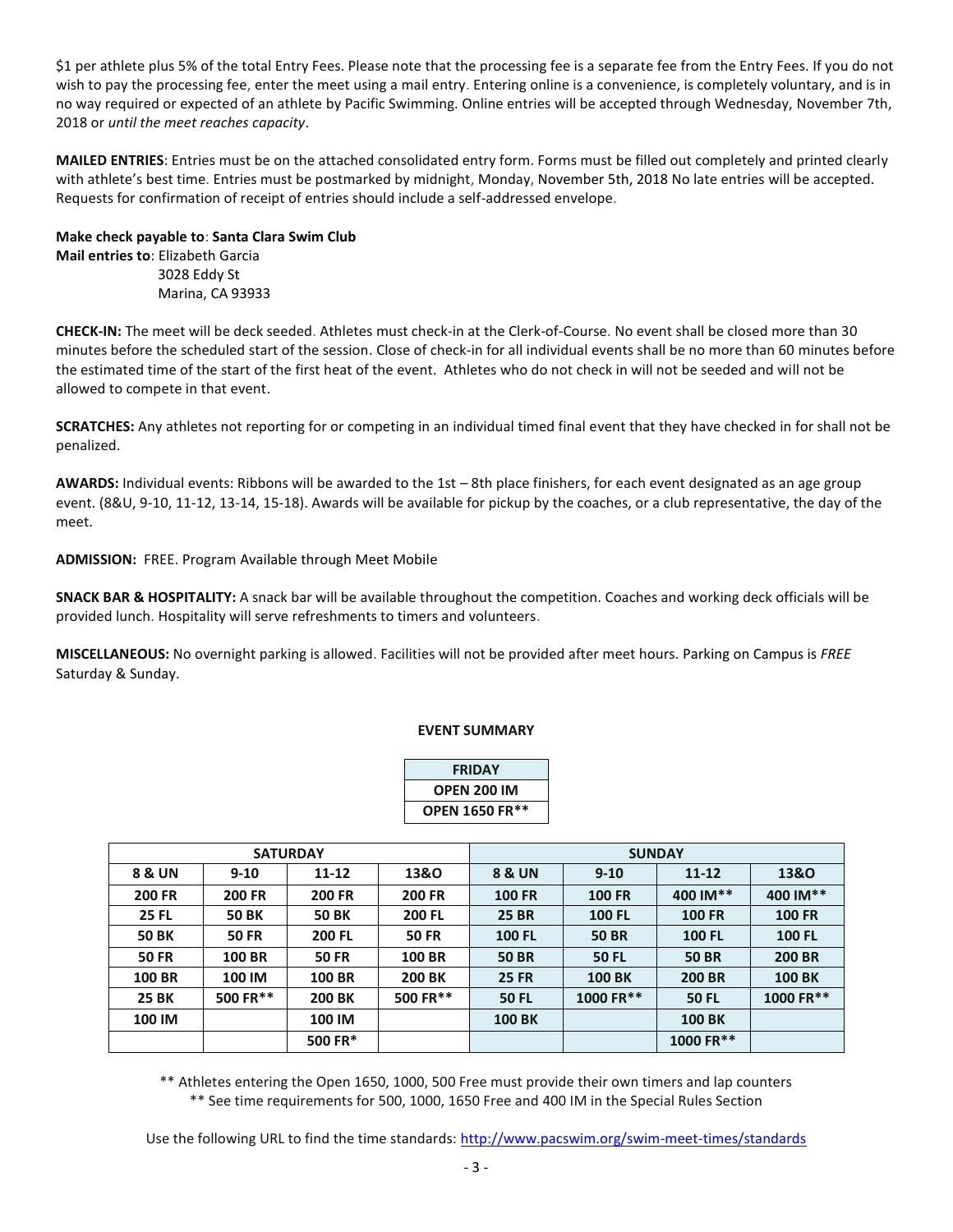### **EVENTS**

| Friday, November 16th   |                      |               |  |  |  |  |  |  |  |
|-------------------------|----------------------|---------------|--|--|--|--|--|--|--|
| <b>EVENT#</b>           | <b>EVENT</b>         | <b>EVENT#</b> |  |  |  |  |  |  |  |
| $\mathbf{1}$            | <b>OPEN 200 IM</b>   | 2             |  |  |  |  |  |  |  |
| 3                       | OPEN 1650 FR**       | 4             |  |  |  |  |  |  |  |
| Saturday, November 17th |                      |               |  |  |  |  |  |  |  |
| <b>EVENT#</b>           | <b>EVENT</b>         | <b>EVENT#</b> |  |  |  |  |  |  |  |
| 5                       | OPEN 200 FR          | 6             |  |  |  |  |  |  |  |
| 7                       | 8 & U 25 FL          | 8             |  |  |  |  |  |  |  |
| 9                       | 12 & U 50 BK         | 10            |  |  |  |  |  |  |  |
| 11                      | 11 & O 200 FL        | 12            |  |  |  |  |  |  |  |
| 13                      | OPEN 50 FR           | 14            |  |  |  |  |  |  |  |
| 15                      | <b>OPEN 100 BR</b>   | 16            |  |  |  |  |  |  |  |
| 17                      | 8 & U 25 BK          | 18            |  |  |  |  |  |  |  |
| 19                      | 11 & O 200 BK        | 20            |  |  |  |  |  |  |  |
| 21                      | 12 & U 100 IM        | 22            |  |  |  |  |  |  |  |
| 23                      | <b>OPEN 500 FR**</b> | 24            |  |  |  |  |  |  |  |

| Friday, November 16th |                         |               |  |  |
|-----------------------|-------------------------|---------------|--|--|
| <b>EVENT#</b>         | <b>EVENT</b>            | <b>EVENT#</b> |  |  |
| 1                     | <b>OPEN 200 IM</b>      | 2             |  |  |
| 3                     | OPEN 1650 FR**          | 4             |  |  |
|                       | Saturday, November 17th |               |  |  |
| <b>EVENT#</b>         | <b>EVENT</b>            | <b>EVENT#</b> |  |  |
|                       |                         |               |  |  |
| 5                     | <b>OPEN 200 FR</b>      | 6             |  |  |
| 7                     | 8 & U 25 FL             | 8             |  |  |
| 9                     | 12 & U 50 BK            | 10            |  |  |
| 11                    | 11 & O 200 FL           | 12            |  |  |
| 13                    | OPEN 50 FR              | 14            |  |  |

\*\* Athletes entering the Open 1650, 1000, 500 Free must provide their own timers and lap counters

\*\* See time requirements for 500, 1000, 1650 Free and 400 IM in the Special Rules Section

Use the following URL to find the time standards:<http://www.pacswim.org/swim-meet-times/standards>